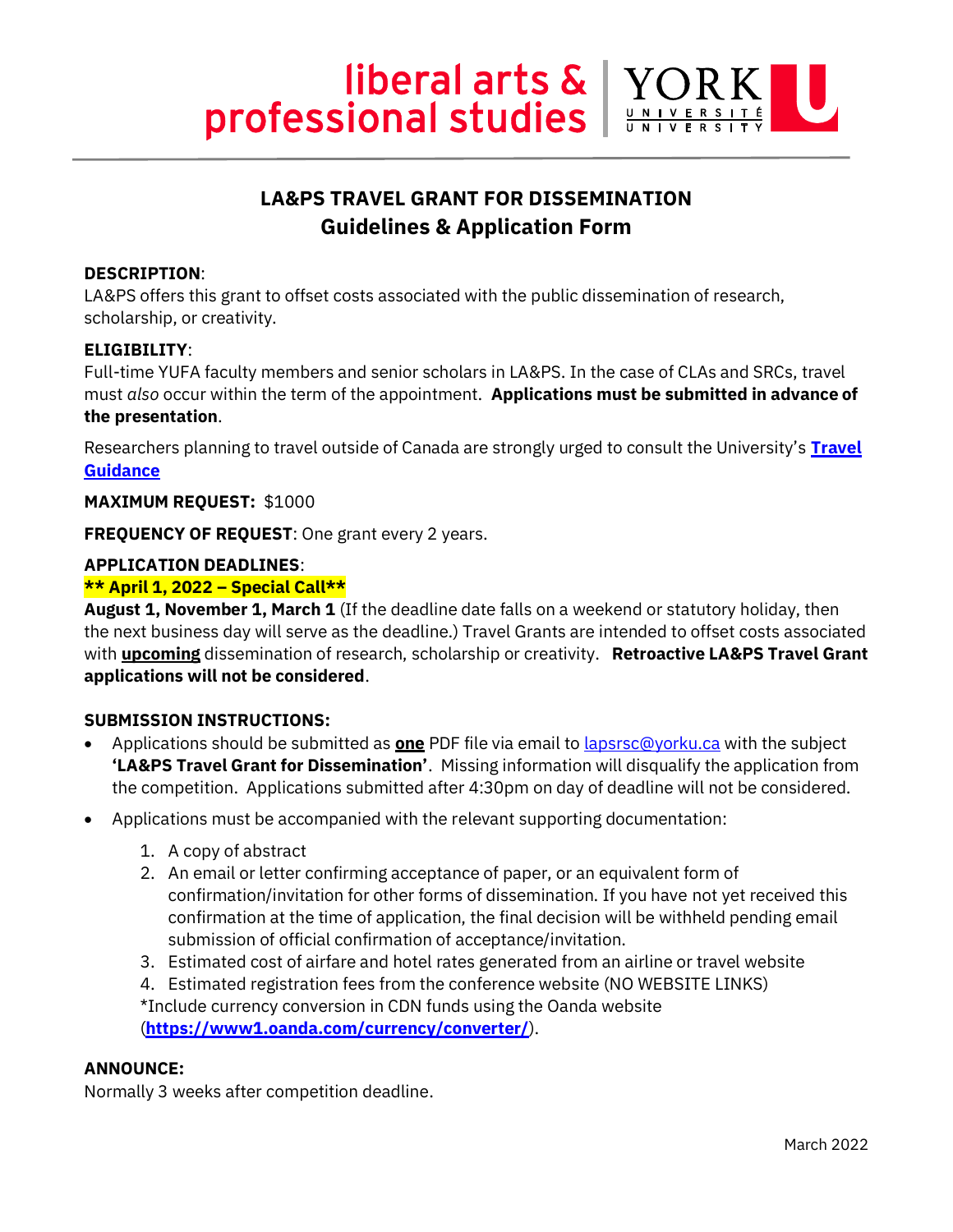

# **LA&PS TRAVEL GRANT FOR DISSEMINATION Application Form**

#### **APPLICANT INFORMATION**

| <b>APPLICANT NAME:</b>                                                                   | <b>CAMPUS</b><br><b>ADDRESS:</b>      |    |
|------------------------------------------------------------------------------------------|---------------------------------------|----|
| <b>POSITION AT YORK:</b>                                                                 | UNIT:                                 |    |
| <b>EMAIL:</b>                                                                            | <b>TOTAL</b><br><b>REQUESTED:</b>     | \$ |
| <b>TITLE OF</b><br><b>PRESENTATION:</b>                                                  | <b>VENUE AND EVENT</b><br>DATES:      |    |
| <b>COST CENTRE TO RECEIVE</b><br><b>FUNDS: (IF NOT KNOWN,</b><br><b>ENTER "GENERIC")</b> | <b>DATE OF</b><br><b>APPLICATION:</b> |    |

## **REQUIRED SUPPORTING DOCUMENTATION CHECKLIST**

 **A copy of abstract – indicate if abstract confirmation is pending**

 **An email or letter confirming acceptance of paper, or equivalent form of confirmation/invitation (if pending at the time of application, indicate within email submission & submit when received)**

 **Estimated cost of airfare and hotel rates generated from an airline or travel website** 

 **Estimated registration fees from the conference website (NO WEBSITE LINKS)**

#### **ELIGIBLE EXPENSES**: Travel to the location/venue, accommodation, registration fees, and meals.

| <b>TRAVEL BUDGET IN CANADIAN DOLLARS</b>                                                      | TOTALI |
|-----------------------------------------------------------------------------------------------|--------|
| Flight (attach travel quote):                                                                 | \$.    |
| <b>Accommodation (attach hotel quote):</b>                                                    |        |
| <b>Conference Registration fee (attach quote):</b>                                            |        |
| <b>Ground Transportation (taxi, etc.)</b>                                                     |        |
| Meals (capped at \$65 CAD for Canadian travel and \$65 USD for travel outside Canada - daily) | \$.    |
| <b>SUBTOTAL:</b>                                                                              |        |